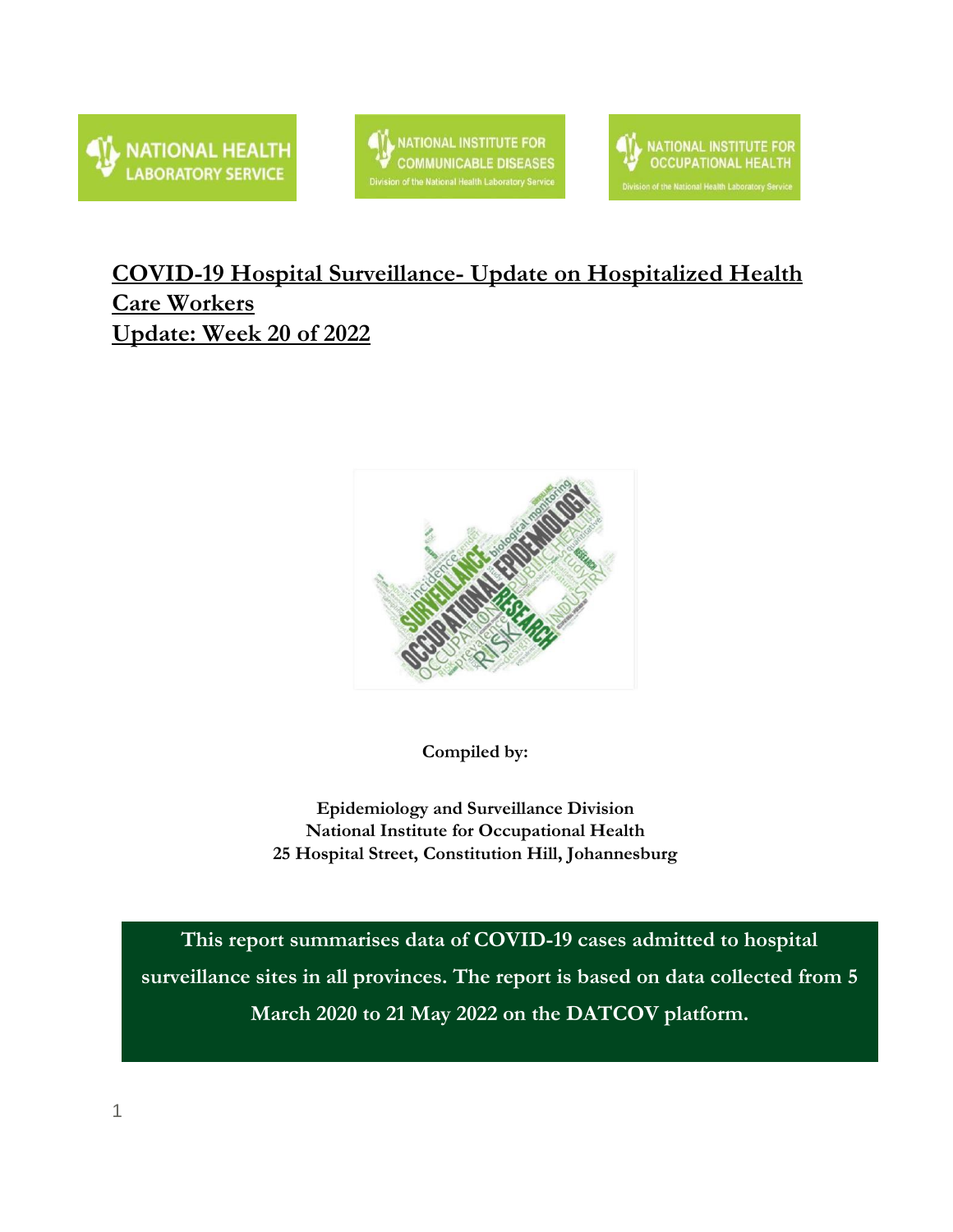## **HIGHLIGHTS**

- As of 21 May 2022 (week 20 of 2022), 10809 (2.3%) of the 478889 COVID-19 hospital admissions recorded on the DATCOV surveillance database, were health care workers (HCWs), reported from 669 facilities in all nine provinces of South Africa. Among 3203/10809 (29.7%) HCWs with available data on type of work, 1752/3203 (54.7%) were nurses, 839/3203 (26.1%) porters or administrators, 276/3203 (8.7%) allied HCWs, 229/3203  $(7.2\%)$  doctors,  $69/3203$   $(2.2\%)$  paramedics, and  $38/3203$   $(1.2\%)$  were laboratory scientists.
- The median age of COVID-19 admissions among HCWs was 49 years (interquartile range [IQR] 39–58). There were 2229 (20.6%) admissions in HCWs 60 years and older. Among the admitted HCWs with COVID-19, 7280  $(67.4\%)$  were females.
- The prevalence of comorbid diseases among HCW was 4738/9167 (51.6%). Among the 9167 HCWs with one or more comorbid condition, the most commonly reported underlying condition were hypertension 36.5% (3265/9167) and diabetes 22.4% (2054/9167). There were 4.9% (443/9167) HCWs that were HIV positive, 0.8% (69/9167) with active tuberculosis (TB) and 0.8% (76/9167) with a previous history of TB.
- A total of 1757 (16.3%) HCWs admitted were treated in ICU, of these treated in ICU, 1055 (60.1%) required supplemental oxygen, 590 (33.6%) required invasive mechanical ventilation and 346 (32.8%) required both treatments. Of the 10809 HCWs admitted, 9376 (86.7%) were discharged alive, 98 (1.0%) transferred out to either high-level care or step-down facilities, 1301 (12.0%) had died and 34 (0.3%) were currently in hospital.
- The majority of deaths among HCWs admitted with COVID-19 were reported in Gauteng (433, 33.3%) and KwaZulu-Natal 310 (23.8%), followed by the Eastern Cape (218, 16.8%) provinces. Of the HCWs who died, 809 (65.7%) had comorbid disease reported and 383 (29.4%) had more than one reported comorbidity.
- The fifth wave/resurgence predominated by Omicron BA.4/BA.5 began in week 16 of 2022 and the number of admissions among HCWs in this wave were 287, compared to 4029 in D614G wave 1, 3226 in Beta wave 2, 2302 in Delta wave 3 and 965 in Omicron Ba.1 wave 4. The proportion of HCW admissions over total admissions for each wave were (37.3%) 4029/10809, (29.8%) 3226/10809, (21.3%) 2302/10809, (8.9%) 965/10809, (2.7%) 287/10809 in the D614G, Beta, Delta, Omicron BA.1 and Omicron BA.4/Ba.5 waves respectively.
- There were 369/1301 (28.4%), 505/1301 (38.8%), 378/1301 (29.1%), 42/1301(3.2%) and 7/1301 (0.5%) HCW deaths reported to DATCOV in the five waves respectively. The case fatality ratio (CFR) of HCWs in the five waves with known in-hospital outcomes reported to DATCOV was 9.4% (375/3985), 15.6% (499/3193), 15.3% (378/2281), 4.0% (42/963) and 2.7% (7/255).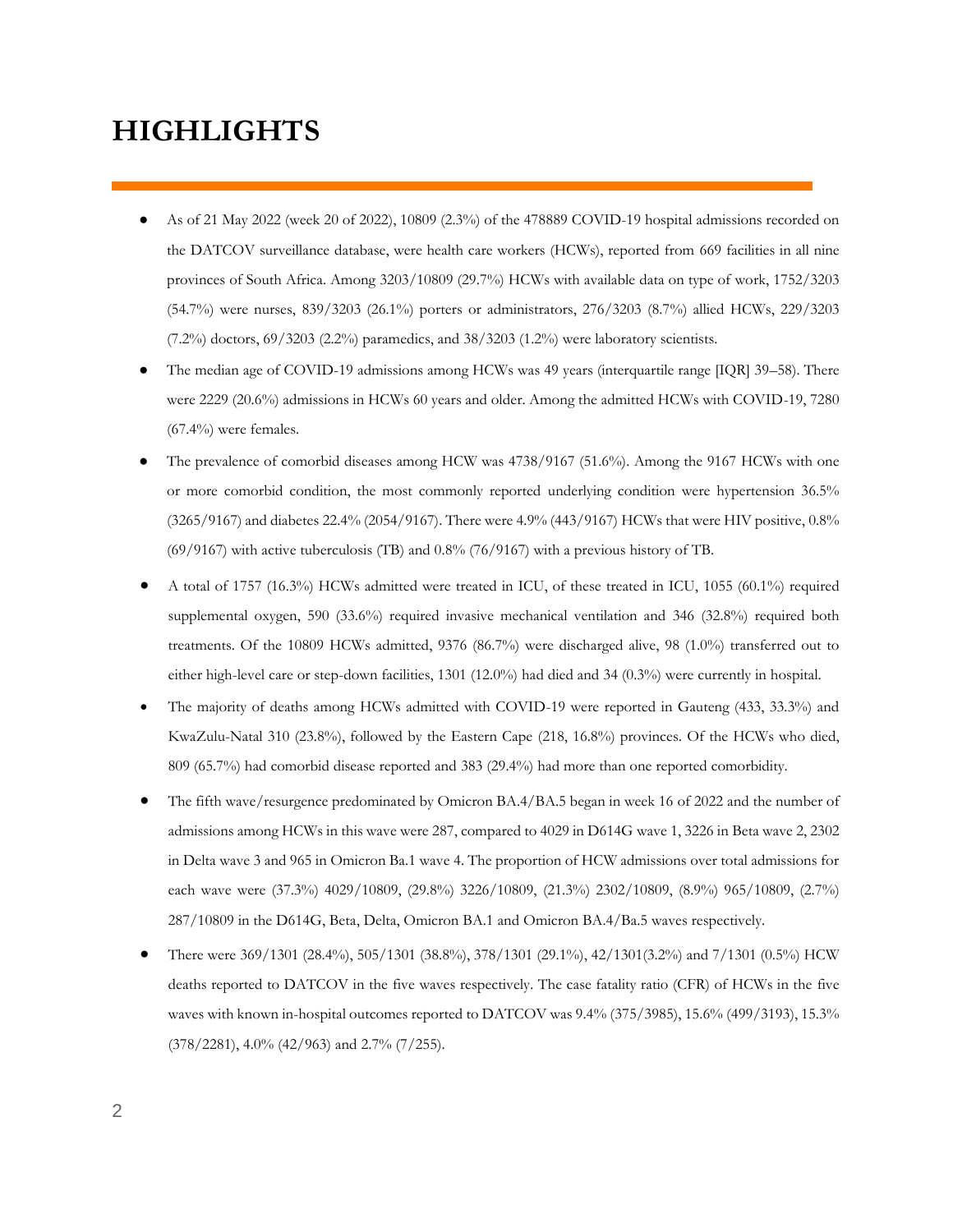# **Methods**

DATCOV hospital surveillance for COVID-19 admissions was initiated on 1 April 2020. Data are submitted by public and private hospitals that have agreed to report COVID-19 admissions through DATCOV surveillance in all nine provinces of South Africa (Table 1). A COVID-19 case was defined as a person with a positive reverse transcriptase-polymerase chain reaction (RT-PCR) assay or positive antigen test for SARS-CoV-2 who was admitted to a hospital. All hospitalized patients who were noted to be doctors, nurses, allied health care workers, laboratory staff, porters and administrative staff were captured as health care workers (HCWs). HCWs included in this surveillance report were from 20 to 79 years old, the age group of almost all HCWs in South Africa. The age group was also applied in the non-HCWs to make the two groups comparable. An individual was defined as having severe disease if treated in high care or intensive care unit (ICU) or ventilated or diagnosed with acute respiratory distress syndrome (ARDS). Data on all COVID-19 admissions are received from all private and public hospitals nationally, in all nine provinces. As new hospitals join the surveillance system, they retrospectively captured all admissions recorded. As of 19 March 2022, a total of 669 facilities, 407 from the public sector and 262 from the private sector submitted data on hospitalized patients with COVID-19 (Table 1).

| Provinces         | Public | Private |
|-------------------|--------|---------|
| Eastern Cape      | 86     | 18      |
| <b>Free State</b> | 35     | 20      |
| Gauteng           | 40     | 99      |
| KwaZulu-Natal     | 69     | 47      |
| Limpopo           | 41     | 7       |
| Mpumalanga        | 31     | 9       |
| North West        | 17     | 13      |
| Northern Cape     | 29     | 6       |
| Western Cape      | 59     | 43      |
| South Africa      | 407    | 262     |

**Table 1: Number of hospitals reporting data on COVID-19 admissions by province and health-sector, South Africa, 5 March 2020–21 May 2022**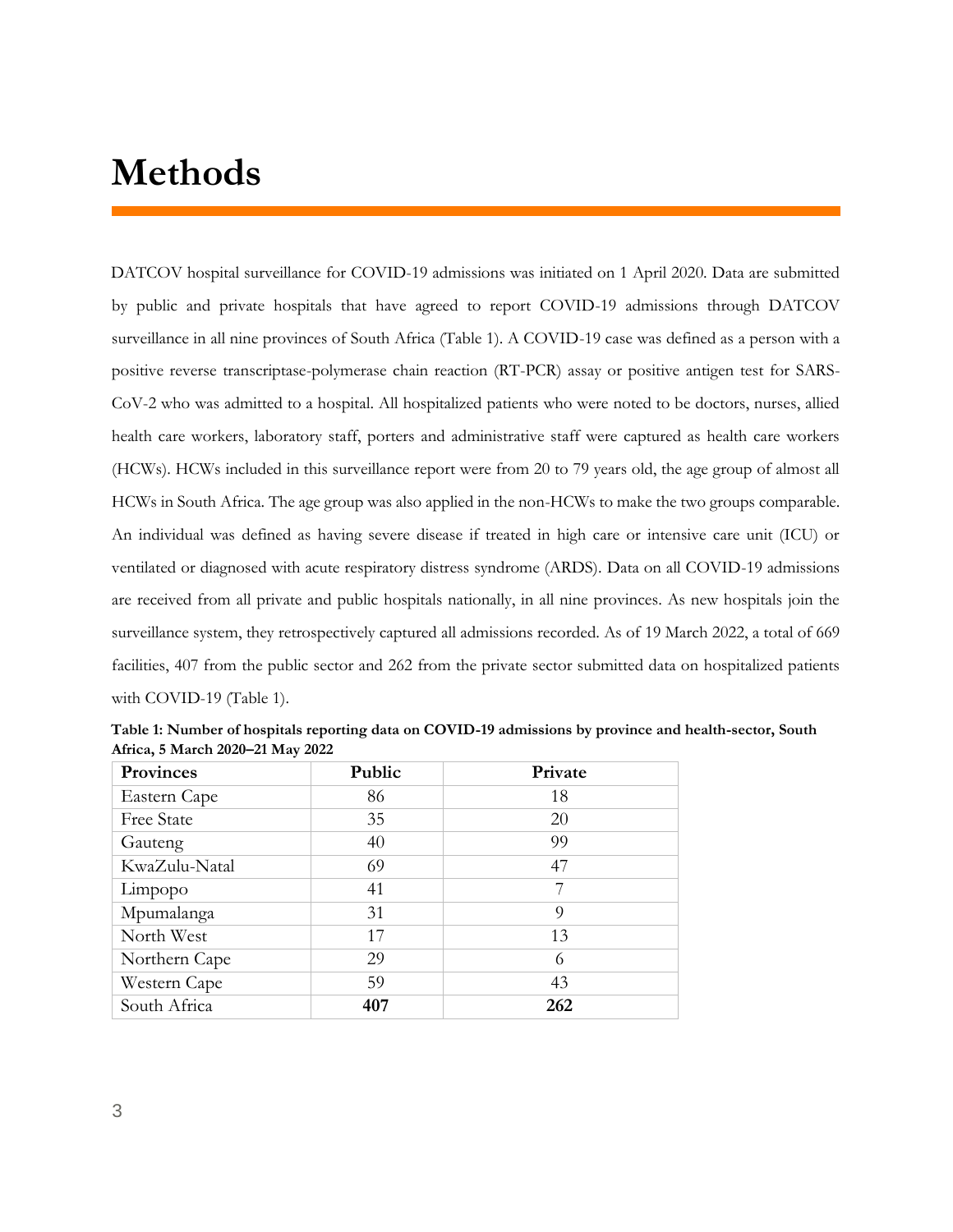# **Results**

#### **COVID-19 HCW admissions in Public and Private Sector**



**Figure 1: Number of reported COVID-19 admissions among HCWs by province and health sector, South Africa, 5 March 2020 –21 May 2022 (n=10809).**

## **Epidemiological trends in COVID-19 HCW admissions and in-Hospital mortality**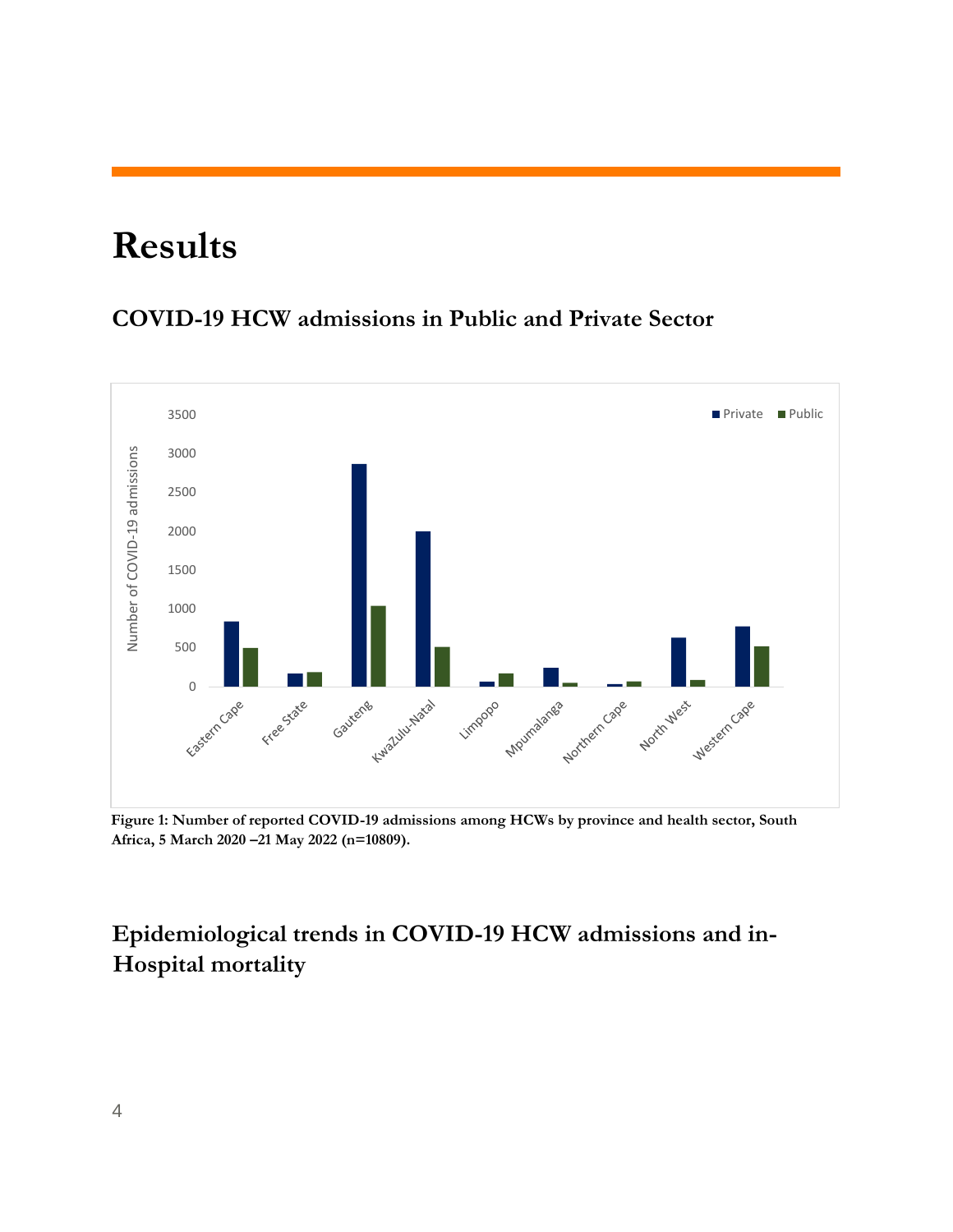

**Figure 2: Number of reported COVID-19 admissions among HCWs by an epidemiologic week of diagnosis and healthsector, South Africa, 5 March 2020 –21 May 2022 (n=10809).**



**Figure 3: Number of reported COVID-19 admissions among HCWs by an epidemiologic week of diagnosis and provinces, South Africa 5 March 2020 – 21 May 2022 (n=10809).**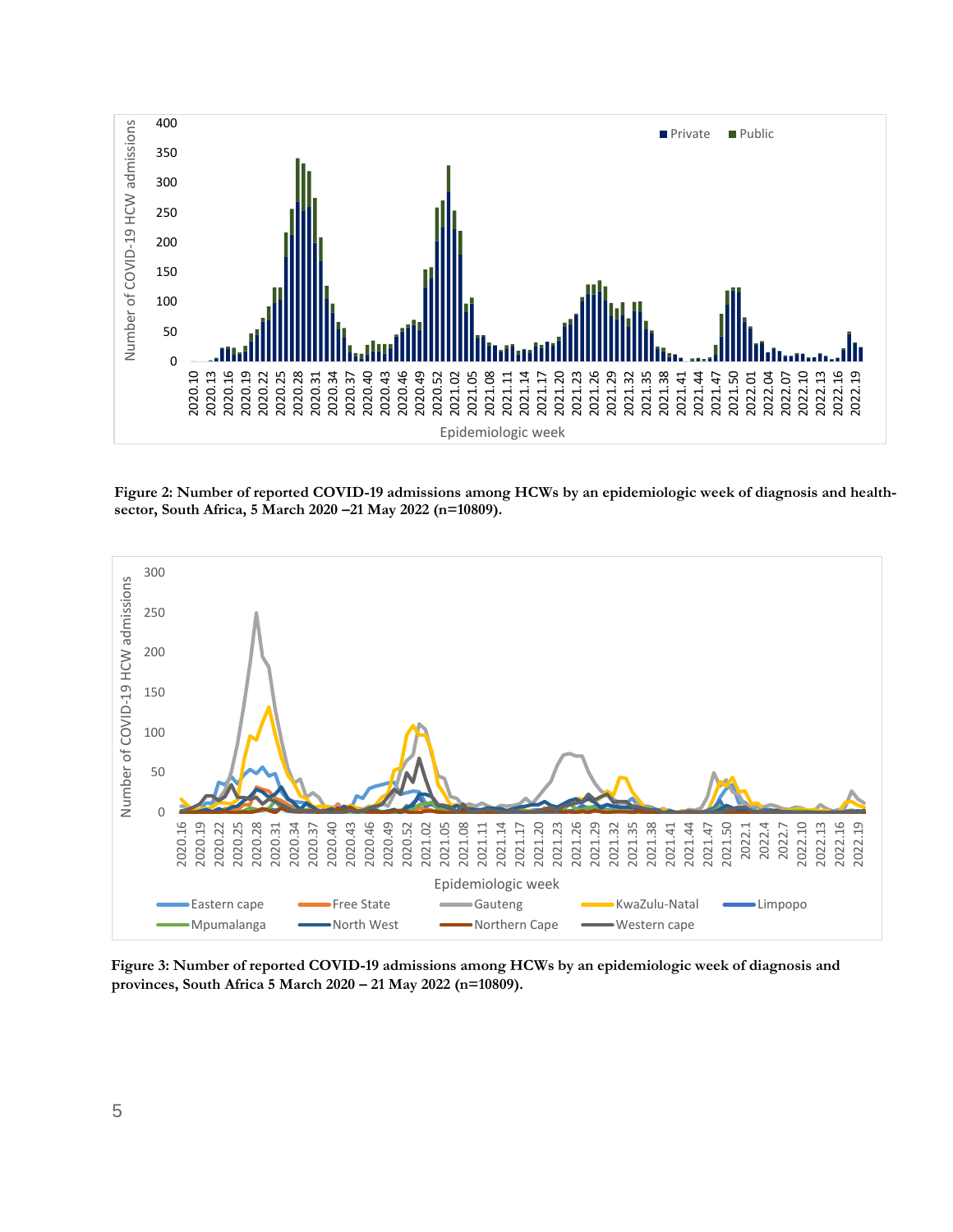

**Figure 4. The number of reported COVID-19 deaths among admitted HCW by epidemiologic week in the private and public sector, South Africa, 5 March–21 May 2022. Please note that the mortality data presented was based on available information from reporting hospitals as of 13 November 2021. Deaths that were subsequently confirmed not to be of a HCW were removed from the data set**.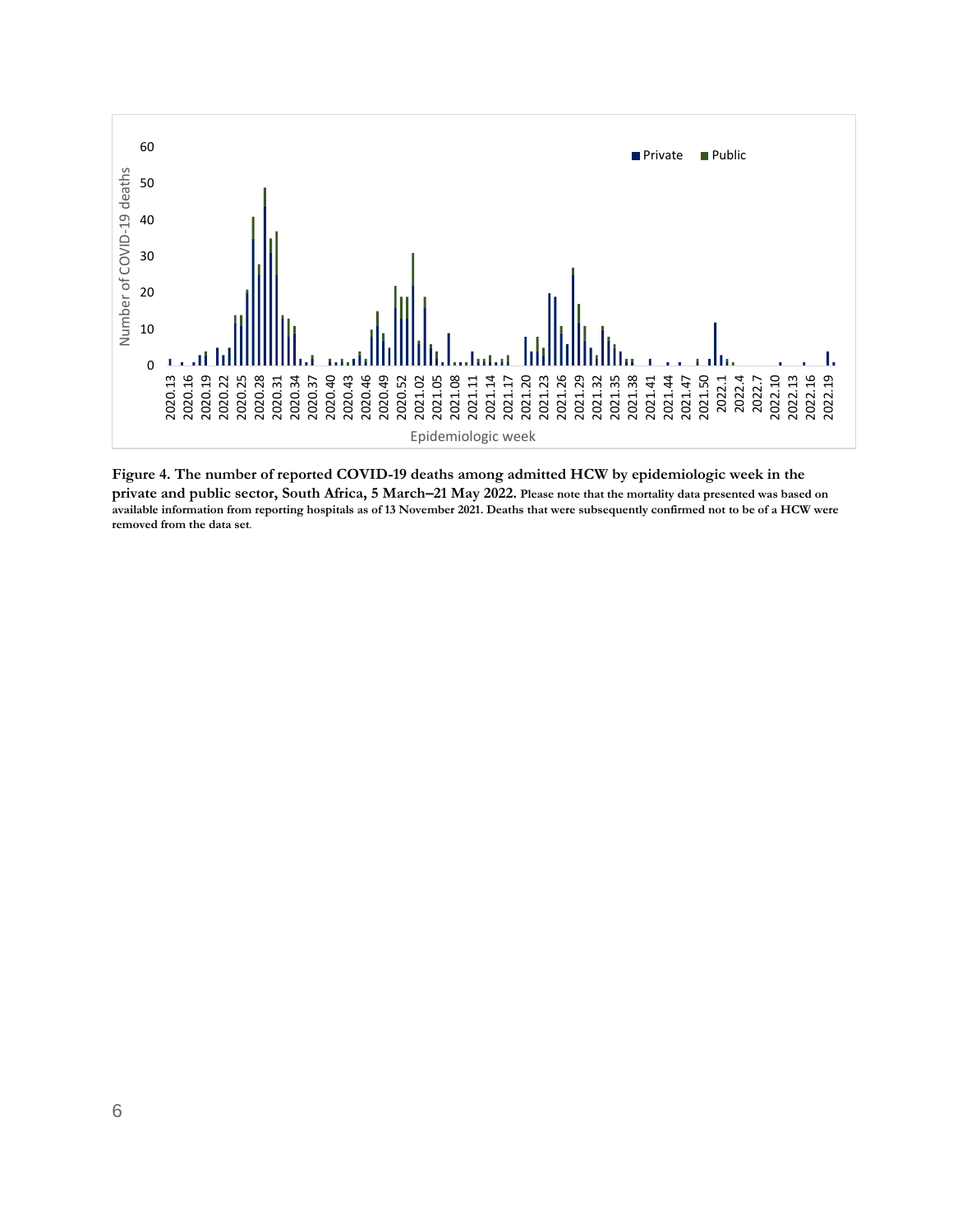

**Figure 5: Number of COVID-19 HCW admissions and in-hospital mortality across South Africa, 5 March–21 May 2022.**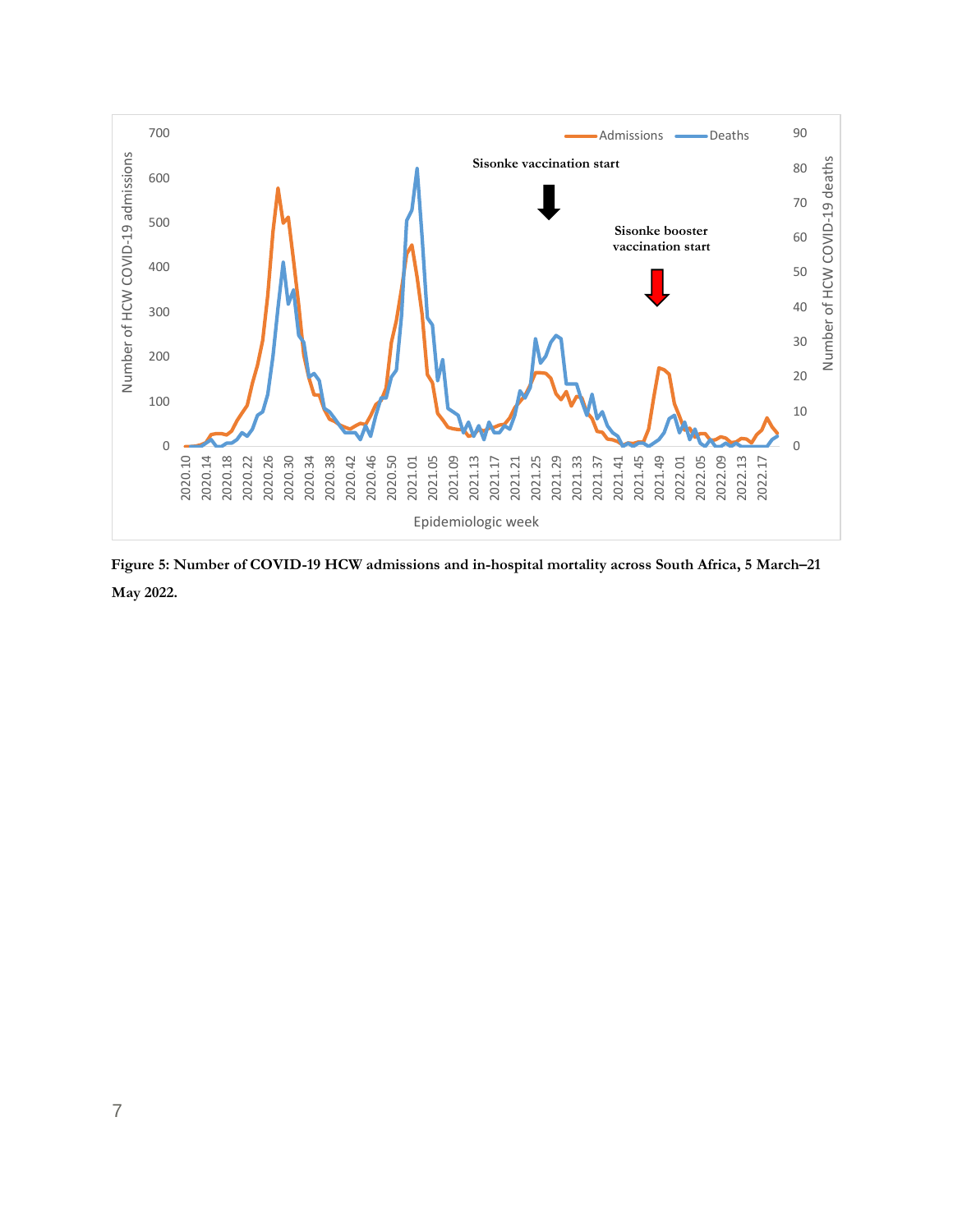## **Demographic and clinical characteristics of HCWs admitted with COVID-19**



**Figure 6: Number of reported HCW admitted with COVID-19 by age, gender and percentage of males, South Africa, 5 March 2020 –21 May 2022 (n=10809).**

| Table 2: The number and prevalence of comorbid diseases in HCW admitted with COVID-19, South Africa, 5 |  |
|--------------------------------------------------------------------------------------------------------|--|
| March 2020 – 21 May 2022 (n=9167)                                                                      |  |

| Comorbid disease*                | Frequency (n) | Percentage $(\frac{0}{0})$ |
|----------------------------------|---------------|----------------------------|
| Hypertension                     | 3265          | 35.6                       |
| Diabetes mellitus                | 2054          | 22.4                       |
| Chronic cardiac disease          | 165           | 1.8                        |
| Chronic pulmonary disease/Asthma | 604           | 6.6                        |
| Chronic renal disease            | 55            | 0.6                        |
| Malignancy                       | 40            | 0.4                        |
| <b>HIV</b>                       | 443           | 4.8                        |
| Active tuberculosis              | 69            | 0.8                        |
| Previous history of tuberculosis | 76            | 0.8                        |

\* Multiple comorbid conditions would be counted more than once so the total number may be more than the total number of individuals reporting comorbid conditions